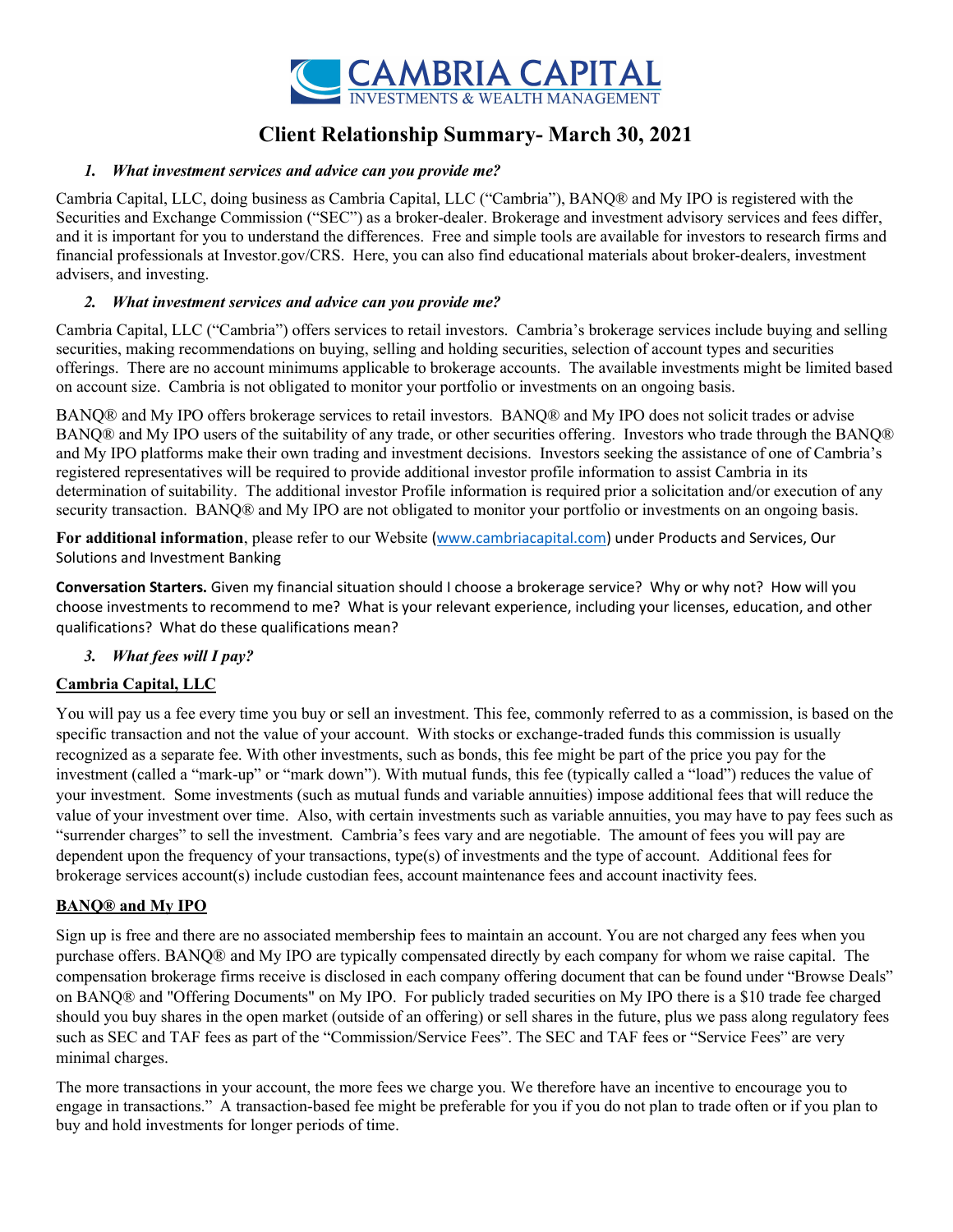The most common fees that might be applicable to brokerage accounts are account maintenance fees, mutual fund 12b-1 fees, minimum account balance fees and account service fees. Please discuss these fees with your representative when establishing a relationship with Cambria

Conversation Starter. Help me understand how these fees and costs might affect my investments. If I give you \$10,000 to invest, how much will go to fees and costs, and how much will be invested for me?

You will pay fees and costs whether you make or lose money on your investments. Fees and costs will reduce any amount of money you make on your investments over time. Please make sure you understand what fees and costs you are paying.

For additional information on Cambria Capital, LLC, BANQ and My IPO fees and costs, please contact us at clientservices@cambriacapital.com.

#### 4. What are your legal obligations to me when providing recommendations? How else does your firm make money and what conflicts of interest do you have?

When we provide you with a recommendation as your broker-dealer, we have to act in your best interest and not put our interest ahead of yours. At the same time, the way we make money creates some conflicts with your interests. You should understand and ask us about these conflicts because they can affect the recommendations we provide you.

#### Here are some examples to help you understand what this means.

We have an affiliate relationship with Digital Offering, LLC who acts as the Broker-Dealer Manager of certain investments offered to our broker dealer customers. We could indirectly benefit from this relationship.

Cambria Capital, LLC is registered with various states as an Investment Advisor. Brokerage and investment advisory services and fees differ, and it is important for you to understand the differences. Should you choose to become an Investment Advisory customer, Cambria could benefit from this relationship.

Conversation Starter. How might your conflicts of interest affect me, and how will you address them?

For additional information, please refer to our Website (www.cambriacapital.com) under Products and Services, Our Solutions, and Investment Banking.

#### How do financial professionals make money?

Cambria and its representatives are primarily compensated by commissions charged on the transactions in your account. Our representatives can receive higher levels of compensation based on the amount of assets they manage, the amount of commissions charged and the types of products sold. Some investment products involve compensation paid by the sponsor or issuer of the securities and might be higher than the commission for other investment products available to you. At times we might provide an incentive to representatives to increase their assets under management.

BANQ® and My IPO and its representatives are primarily compensated by compensation paid by the sponsor or issuer of the securities. BANQ® and My IPO are compensated directly by each company for who we raise capital. This allows us to charge no commissions to investors when they purchase offerings. The compensation brokerage firms receive is disclosed in each company offering document that can be found under "Browse Deals" on BANQ® and "Offering Documents" on My IPO. For publicly traded securities on My IPO there is a \$10 trade fee charged should you buy shares in the open market (outside of an offering) or sell shares in the future, plus we pass along regulatory fees such as SEC and TAF fees as part of the "Commission/Service Fees". The SEC and TAF fees or "Service Fees" are very minimal charges and are not controlled by My IPO.

## 5. Do you or your financial professionals have legal or disciplinary history?

Yes. You can visit Investor.gov/CRS for a free and simple search tool to research our firm and financial professionals.

Conversation Starter. As a financial professional, do you have any disciplinary history? For what type of conduct?

For additional information about Cambria Capital, LLC or to request a copy of this relationship summary please visit www.cambriacapital.com. You may also call 877-226-0477 to request up to date information or a copy of this relationship summary.

Conversation Starter. Who is my primary contact person? Is he or she a representative of an investment adviser or broker-dealer? Who can I talk to if I have concerns about how this person is treating me?